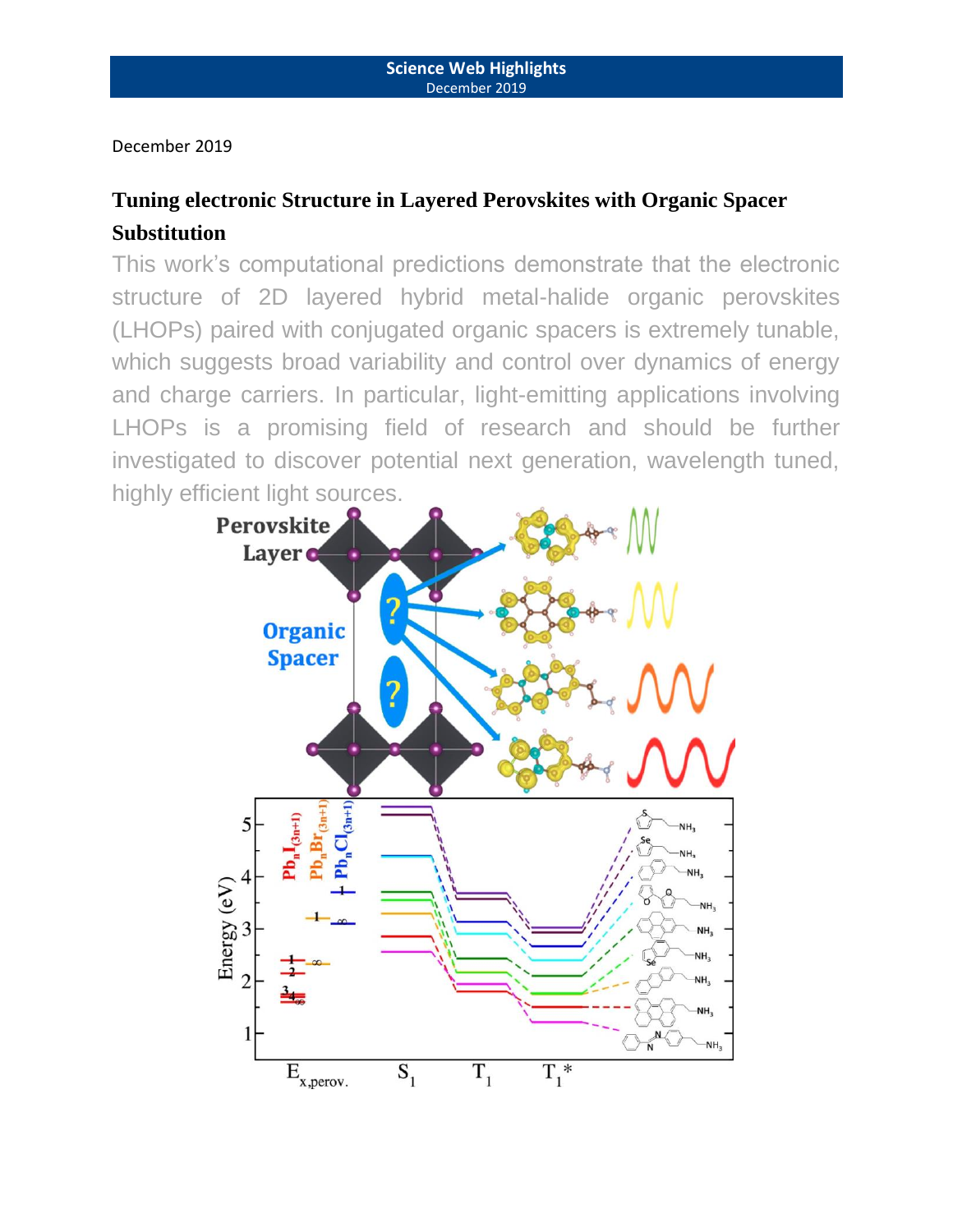## **Science Web Highlights** December 2019

Top: Example of how different organic spacers within the perovskite structure could emit different colored light. Bottom: An exact diagram of the alignment between perovskite exciton levels, organic triplet T<sub>1</sub> excitation energies, and organic  $T_1^*$  excited-state geometry emission energies for a select subset of examined organic spacers.

## **The Science**

Los Alamos National Laboratory collaborates with the University of Illinois at Urbana-Champaign, Rice University, and scientists at Univ. Rennes to utilize time-dependent density functional theory in order to predict optically tunable pairings of 2D LHOPs with conjugated organic spacers for light emission applications. First singlet and triplet excitation energies were calculated in the ground state geometry and then the first triplet excitation energy in the excite-triplet-state relaxed geometry. These energies were compared to the known exciton energy levels of PbnX3n+1 perovskite layers  $(X = I, Br, C)$ . We carefully verified that our predictions remained consistent when tail geometries are changed and the organic spacers are placed into their LHOP cluster geometries. Molecular dynamics is used to demonstrate that finite temperatures and the perovskite environment have little influence on the average excitation energies. However we do find significant thermal broadening of up to 0.5 eV of the optical excitation energies appearing due to finite temperature effects.

## **The Impact**

Electronic structure calculations are used to predict multiple viable pairings of organic spacer candidates with single perovskite layers, to facilitate design of LHOPs with desired energy level alignments. These pairings may achieve potential triplet emission across the visible spectral range. In particular, light emitting applications involving LHOPs is a promising field of research and should be investigated to discover potential next generation, wavelength tuned, highly efficient light sources.

## **Summary**

We successfully identify ten organic spacer candidates for possible paring with perovskite layers of specific halide composition to achieve triplet light emission across the visible energy range and offer potential solutions for tuned light emission applications. We verified that our predictions remain consistent even tail geometries are altered and the organic candidates are placed into their clustered LHOP geometries. Finally, finite temperature dynamics of organic spacers in the perovskite crystal, as simulated by ab initio molecular dynamics, result in a broadening of excitation energies slightly below the results obtained for isolated geometries. This thermal broadening of the excitation energies provides an important consideration for future theoretical and experimental work designing light emitting LHOP devices. Our computational predictions demonstrate that the electronic structure of LHOPs paired with conjugated organic spacers is